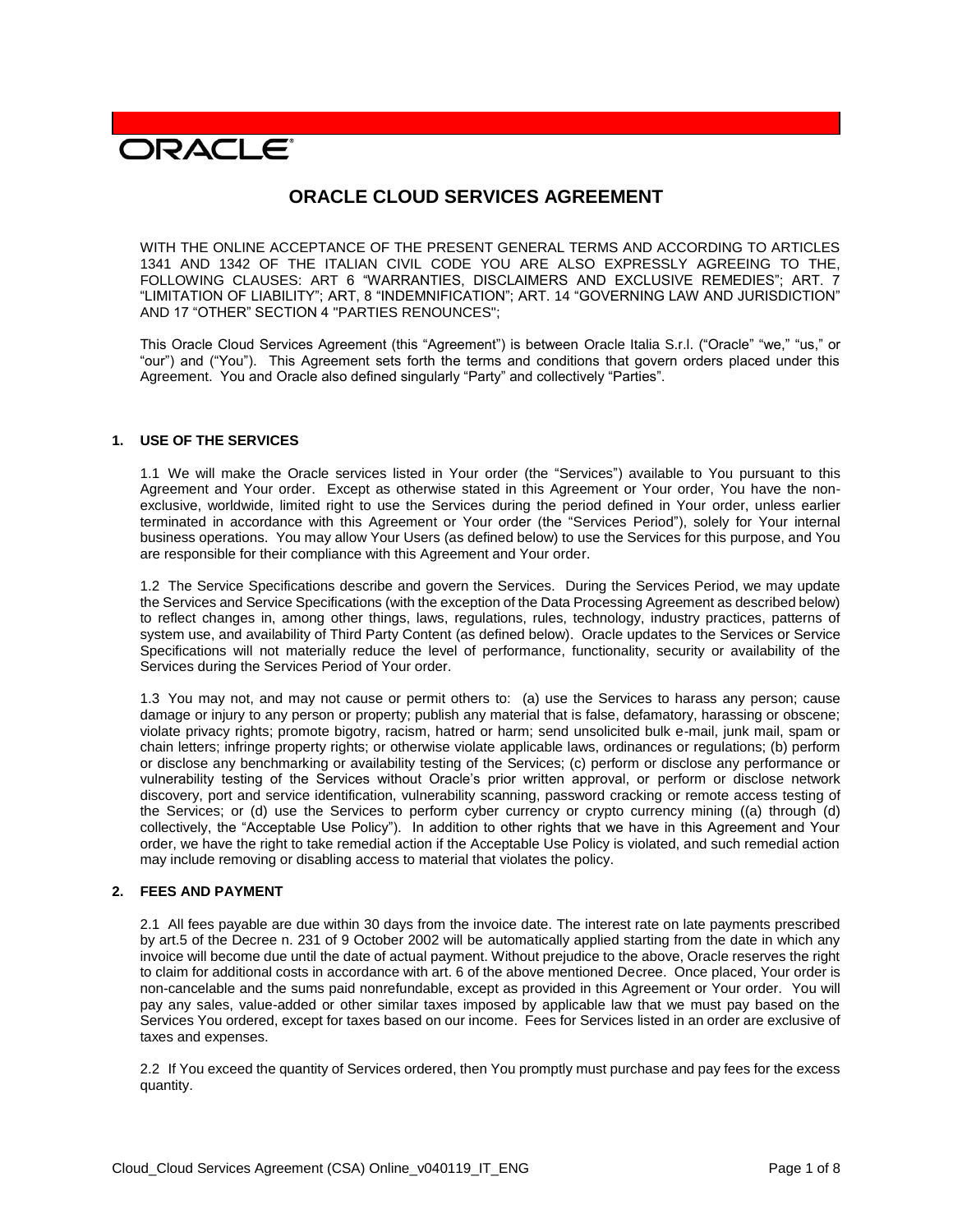2.3 You understand that You may receive multiple invoices for the Services ordered. Invoices will be submitted<br>to You pursuant to Oracle's Invoicing Standards Policy, which may be accessed at to You pursuant to Oracle's Invoicing Standards Policy, which may be accessed at [http://www.oracle.com/us/corporate/contracts/invoicing-standards-policy-1863799.pdf.](http://www.oracle.com/us/corporate/contracts/invoicing-standards-policy-1863799.pdf)

# **3. OWNERSHIP RIGHTS AND RESTRICTIONS**

3.1 You or Your licensors retain all ownership and intellectual property rights in and to Your Content (as defined below). We or our licensors retain all ownership and intellectual property rights in and to the Services, derivative works thereof, and anything developed or delivered by or on behalf of us under this Agreement.

3.2 You may have access to Third Party Content through use of the Services. Unless otherwise stated in Your order, all ownership and intellectual property rights in and to Third Party Content and the use of such content is governed by separate third party terms between You and the third party.

3.3 You grant us the right to host, use, process, display and transmit Your Content to provide the Services pursuant to and in accordance with this Agreement and Your order. You have sole responsibility for the accuracy, quality, integrity, legality, reliability, and appropriateness of Your Content, and for obtaining all rights related to Your Content required by Oracle to perform the Services.

3.4 You may not, and may not cause or permit others to: (a) modify, make derivative works of, disassemble, decompile, reverse engineer, reproduce, republish, download, or copy any part of the Services (including data structures or similar materials produced by programs); (b) access or use the Services to build or support, directly or indirectly, products or services competitive to Oracle; or (c) license, sell, transfer, assign, distribute, outsource, permit timesharing or service bureau use of, commercially exploit, or make available the Services to any third party except as permitted by this Agreement or Your order.

# **4. NONDISCLOSURE**

4.1 By virtue of this Agreement, the parties may disclose to each other information that is confidential ("Confidential Information"). Confidential Information shall be limited to the terms and pricing under this Agreement and Your order, Your Content residing in the Services, and all information clearly identified as confidential at the time of disclosure.

4.2 A party's Confidential Information shall not include information that: (a) is or becomes a part of the public domain through no act or omission of the other party; (b) was in the other party's lawful possession prior to the disclosure and had not been obtained by the other party either directly or indirectly from the disclosing party; (c) is lawfully disclosed to the other party by a third party without restriction on the disclosure; or (d) is independently developed by the other party.

4.3 Each party agrees not to disclose the other party's Confidential Information to any third party other than as set forth in the following sentence for a period of five years from the date of the disclosing party's disclosure of the Confidential Information to the receiving party; however, we will protect the confidentiality of Your Content residing in the Services for as long as such information resides in the Services. Each party may disclose Confidential Information only to those employees, agents or subcontractors who are required to protect it against unauthorized disclosure in a manner no less protective than required under this Agreement, and each party may disclose the other party's Confidential Information in any legal proceeding or to a governmental entity as required by law. We will protect the confidentiality of Your Content residing in the Services in accordance with the Oracle security practices defined as part of the Service Specifications applicable to Your order.

# **5. PROTECTION OF YOUR CONTENT**

5.1 In order to protect Your Content provided to Oracle as part of the provision of the Services, Oracle will comply with the applicable administrative, physical, technical and other safeguards, and other applicable aspects of system and content management, available at [http://www.oracle.com/us/corporate/contracts/cloud-services/index.html.](http://www.oracle.com/us/corporate/contracts/cloud-services/index.html)

5.2 To the extent Your Content includes Personal Data (as that term is defined in the applicable data privacy policies and the Data Processing Agreement (as that term is defined below)), Oracle will furthermore comply with the following: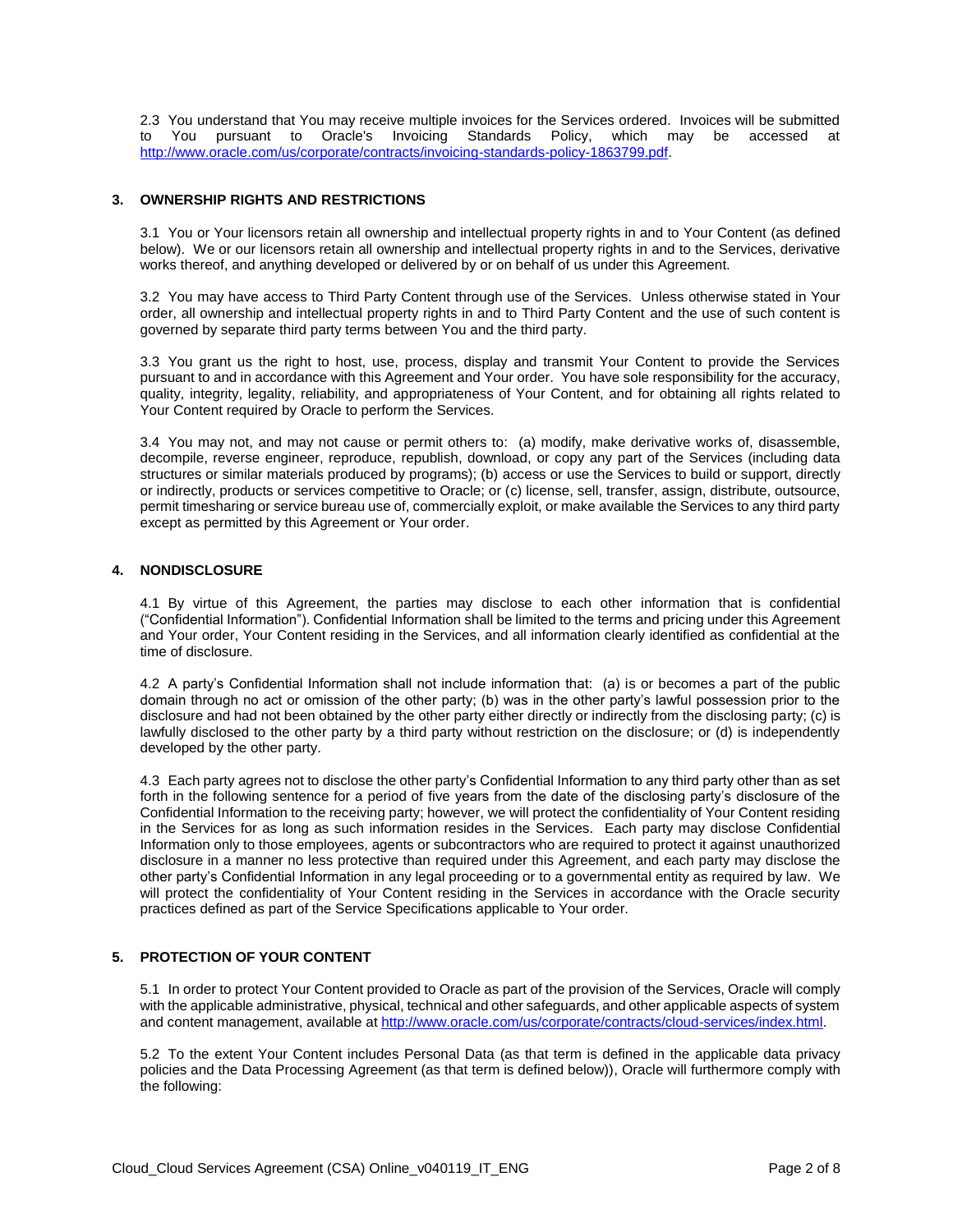- a. the relevant Oracle privacy policies applicable to the Services, available at [http://www.oracle.com/us/legal/privacy/overview/index.html;](http://www.oracle.com/us/legal/privacy/overview/index.html) and
- b. the applicable version of the Data Processing Agreement for Oracle Services (the "Data Processing Agreement"), unless stated otherwise in Your order. The version of the Data Processing Agreement applicable to Your order (a) is available at [https://www.oracle.com/corporate/contracts/cloud](https://www.oracle.com/corporate/contracts/cloud-services/contracts.html#data-processing)[services/contracts.html#data-processing](https://www.oracle.com/corporate/contracts/cloud-services/contracts.html#data-processing) and is incorporated herein by reference, and (b) will remain in force during the Services Period of Your order. In the event of any conflict between the terms of the Data Processing Agreement and the terms of the Service Specifications (including any applicable Oracle privacy policies), the terms of the Data Processing Agreement shall take precedence.

5.3 Without prejudice to Sections 5.1 and 5.2 above, You are responsible for (a) any required notices, consents and/or authorizations related to Your provision of, and our processing of, Your Content (including any Personal Data) as part of the Services, (b) any security vulnerabilities, and the consequences of such vulnerabilities, arising from Your Content, including any viruses, Trojan horses, worms or other harmful programming routines contained in Your Content, and (c) any use by You or Your Users of the Services in a manner that is inconsistent with the terms of this Agreement. To the extent You disclose or transmit Your Content to a third party, we are no longer responsible for the security, integrity or confidentiality of such content outside of Oracle's control.

5.4 Unless otherwise specified in Your order (including in the Service Specifications), Your Content may not include any sensitive or special data that imposes specific data security or data protection obligations on Oracle in addition to or different from those specified in the Service Specifications. If available for the Services, You may purchase additional services from us (e.g., Oracle Payment Card Industry Compliance Services) designed to address specific data security or data protection requirements applicable to such sensitive or special data You seek to include in Your Content.

#### **6. WARRANTIES, DISCLAIMERS AND EXCLUSIVE REMEDIES**

6.1 Each party represents that it has validly entered into this Agreement and that it has the power and authority to do so. We warrant that during the Services Period we will perform the Services using commercially reasonable care and skill in all material respects as described in the Service Specifications. If the Services provided to You were not performed as warranted, You must promptly provide us with a written notice that describes the deficiency in the Services (including, as applicable, the service request number notifying us of the deficiency in the Services).

6.2 WE DO NOT WARRANT THAT THE SERVICES WILL BE PERFORMED ERROR-FREE OR UNINTERRUPTED, THAT WE WILL CORRECT ALL SERVICES ERRORS, OR THAT THE SERVICES WILL MEET YOUR REQUIREMENTS OR EXPECTATIONS. WE ARE NOT RESPONSIBLE FOR ANY ISSUES RELATED TO THE PERFORMANCE, OPERATION OR SECURITY OF THE SERVICES THAT ARISE FROM YOUR CONTENT OR THIRD PARTY CONTENT OR SERVICES PROVIDED BY THIRD PARTIES.

6.3 FOR ANY BREACH OF THE SERVICES WARRANTY, YOUR EXCLUSIVE REMEDY AND OUR ENTIRE LIABILITY SHALL BE THE CORRECTION OF THE DEFICIENT SERVICES THAT CAUSED THE BREACH OF WARRANTY, OR, IF WE CANNOT SUBSTANTIALLY CORRECT THE DEFICIENCY IN A COMMERCIALLY REASONABLE MANNER, YOU MAY END THE DEFICIENT SERVICES AND WE WILL REFUND TO YOU THE FEES FOR THE TERMINATED SERVICES THAT YOU PRE-PAID TO US FOR THE PERIOD FOLLOWING THE EFFECTIVE DATE OF TERMINATION.

6.4 TO THE EXTENT NOT PROHIBITED BY LAW, THESE WARRANTIES ARE EXCLUSIVE AND THERE ARE NO OTHER EXPRESS OR IMPLIED WARRANTIES OR CONDITIONS INCLUDING FOR SOFTWARE, HARDWARE, SYSTEMS, NETWORKS OR ENVIRONMENTS OR FOR MERCHANTABILITY, SATISFACTORY QUALITY AND FITNESS FOR A PARTICULAR PURPOSE.

#### **7. LIMITATION OF LIABILITY**

7.1 IN NO EVENT WILL EITHER PARTY OR ITS AFFILIATES BE LIABLE FOR ANY INDIRECT DAMAGES, OR ANY LOSS OF REVENUE, PROFITS (EXCLUDING FEES UNDER THIS AGREEMENT), SALES, DATA, DATA USE, GOODWILL, OR REPUTATION.

7.2 IT IS AGREED AND UNDERSTOOD THAT FOR ANY DAMAGE CAUSED BY ORACLE WITH TORT OR GROSS NEGLIGENCE AS WELL AS IN ALL CIRCUMSTANCES PROVIDED FOR BY UNBREAKABLE RULES OF LAW, ITS LIABILITY TOWARDS YOU SHALL BE UNLIMITED. IN THE REMAINING CIRCUMSTANCES, IN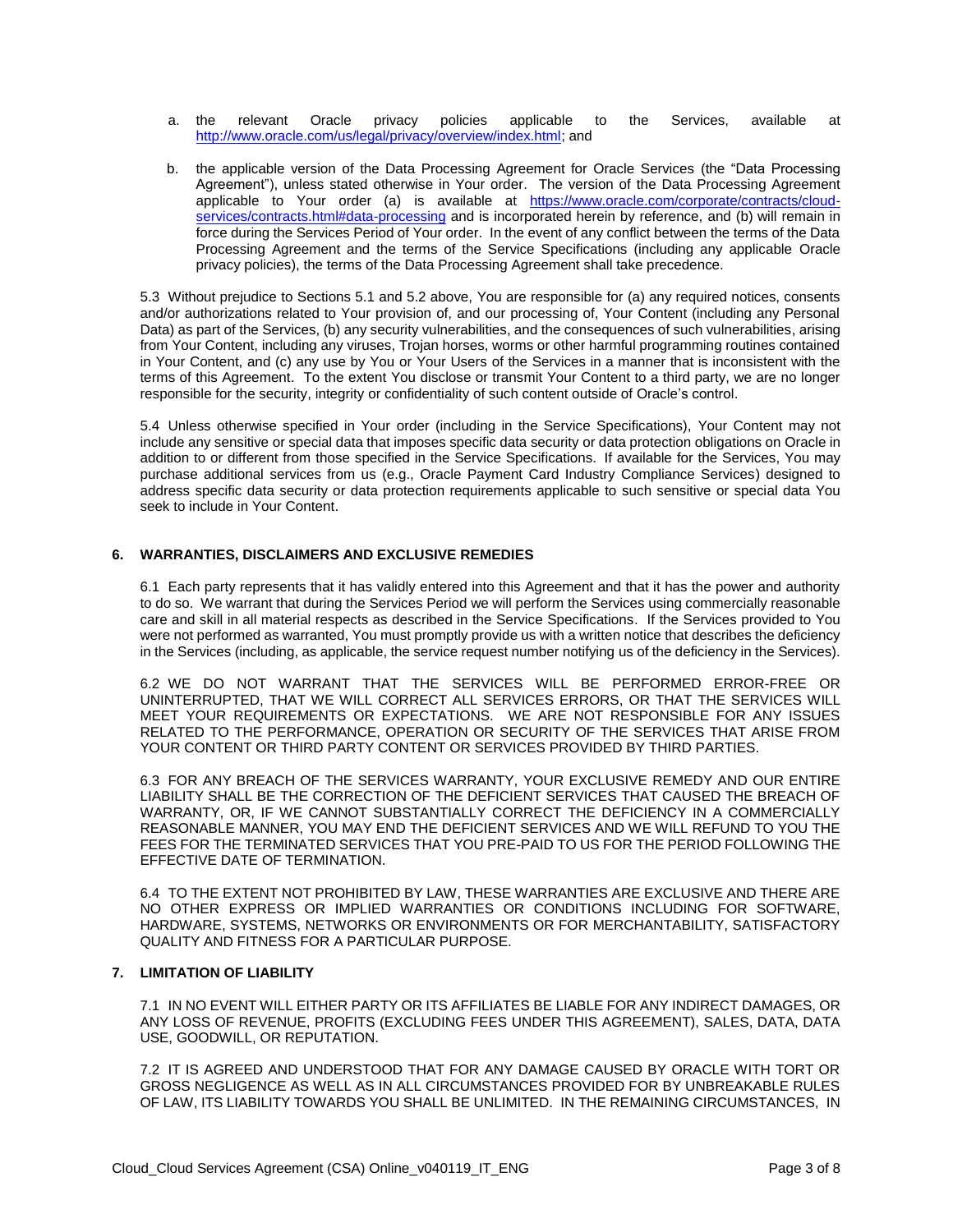NO EVENT SHALL THE AGGREGATE LIABILITY OF ORACLE AND OUR AFFILIATES ARISING OUT OF OR RELATED TO THIS AGREEMENT OR YOUR ORDER, WHETHER IN CONTRACT, TORT, OR OTHERWISE, EXCEED THE TOTAL AMOUNTS ACTUALLY PAID UNDER YOUR ORDER FOR THE SERVICES GIVING RISE TO THE LIABILITY DURING THE TWELVE (12) MONTHS IMMEDIATELY PRECEDING THE EVENT GIVING RISE TO SUCH LIABILITY.

#### **8. INDEMNIFICATION**

8.1 If a third party makes a claim against either You or Oracle ("Recipient" which may refer to You or us depending upon which party received the Material), that any information, design, specification, instruction, software, service, data, hardware, or material (collectively, "Material") furnished by either You or us ("Provider" which may refer to You or us depending on which party provided the Material) and used by the Recipient infringes the third party's intellectual property rights, the Provider, at the Provider's sole cost and expense, will defend the Recipient against the claim and indemnify the Recipient from the damages, liabilities, costs and expenses awarded by the court to the third party claiming infringement or the settlement agreed to by the Provider, if the Recipient does the following:

- a. notifies the Provider promptly in writing, not later than 30 days after the Recipient receives notice of the claim (or sooner if required by applicable law);
- b. gives the Provider sole control of the defense and any settlement negotiations; and
- c. gives the Provider the information, authority and assistance the Provider needs to defend against or settle the claim.

8.2 If the Provider believes or it is determined that any of the Material may have violated a third party's intellectual property rights, the Provider may choose to either modify the Material to be non-infringing (while substantially preserving its utility or functionality) or obtain a license to allow for continued use, or if these alternatives are not commercially reasonable, the Provider may end the license for, and require return of, the applicable Material and refund any unused, prepaid fees the Recipient may have paid to the other party for such Material. If such return materially affects our ability to meet obligations under the relevant order, then we may, upon 30 days prior written notice, terminate the order. If such Material is third party technology and the terms of the third party license do not allow us to terminate the license, then we may, upon 30 days prior written notice, end the Services associated with such Material and refund any unused, prepaid fees for such Services.

8.3 The Provider will not indemnify the Recipient if the Recipient (a) alters the Material or uses it outside the scope of use identified in the Provider's user or program documentation or Service Specifications, or (b) uses a version of the Material which has been superseded, if the infringement claim could have been avoided by using an unaltered current version of the Material which was made available to the Recipient. The Provider will not indemnify the Recipient to the extent that an infringement claim is based upon any Material not furnished by the Provider. We will not indemnify You to the extent that an infringement claim is based on Third Party Content or any Material from a third party portal or other external source that is accessible or made available to You within or by the Services (e.g., a social media post from a third party blog or forum, a third party Web page accessed via a hyperlink, marketing data from third party data providers, etc.).

8.4 This Section 8 provides the parties' exclusive remedy for any infringement claims or damages.

#### **9. TERM AND TERMINATION**

- 9.1 This Agreement is valid for the order which this Agreement accompanies.
- 9.2 Services shall be provided for the Services Period defined in Your order.

9.3 We may suspend Your or Your Users' access to, or use of, the Services if we believe that (a) there is a significant threat to the functionality, security, integrity, or availability of the Services or any content, data, or applications in the Services; (b) You or Your Users are accessing or using the Services to commit an illegal act; or (c) there is a violation of the Acceptable Use Policy. When reasonably practicable and lawfully permitted, we will provide You with advance notice of any such suspension. We will use reasonable efforts to re-establish the Services promptly after we determine that the issue causing the suspension has been resolved. During any suspension period, we will make Your Content (as it existed on the suspension date) available to You. Any suspension under this Section shall not excuse You from Your obligation to make payments under this Agreement.

9.4 If either of us breaches a material term of this Agreement according to article 1455 of the Italian Civil Code or any order and fails to correct the breach within 30 days of written specification of the breach, then the breaching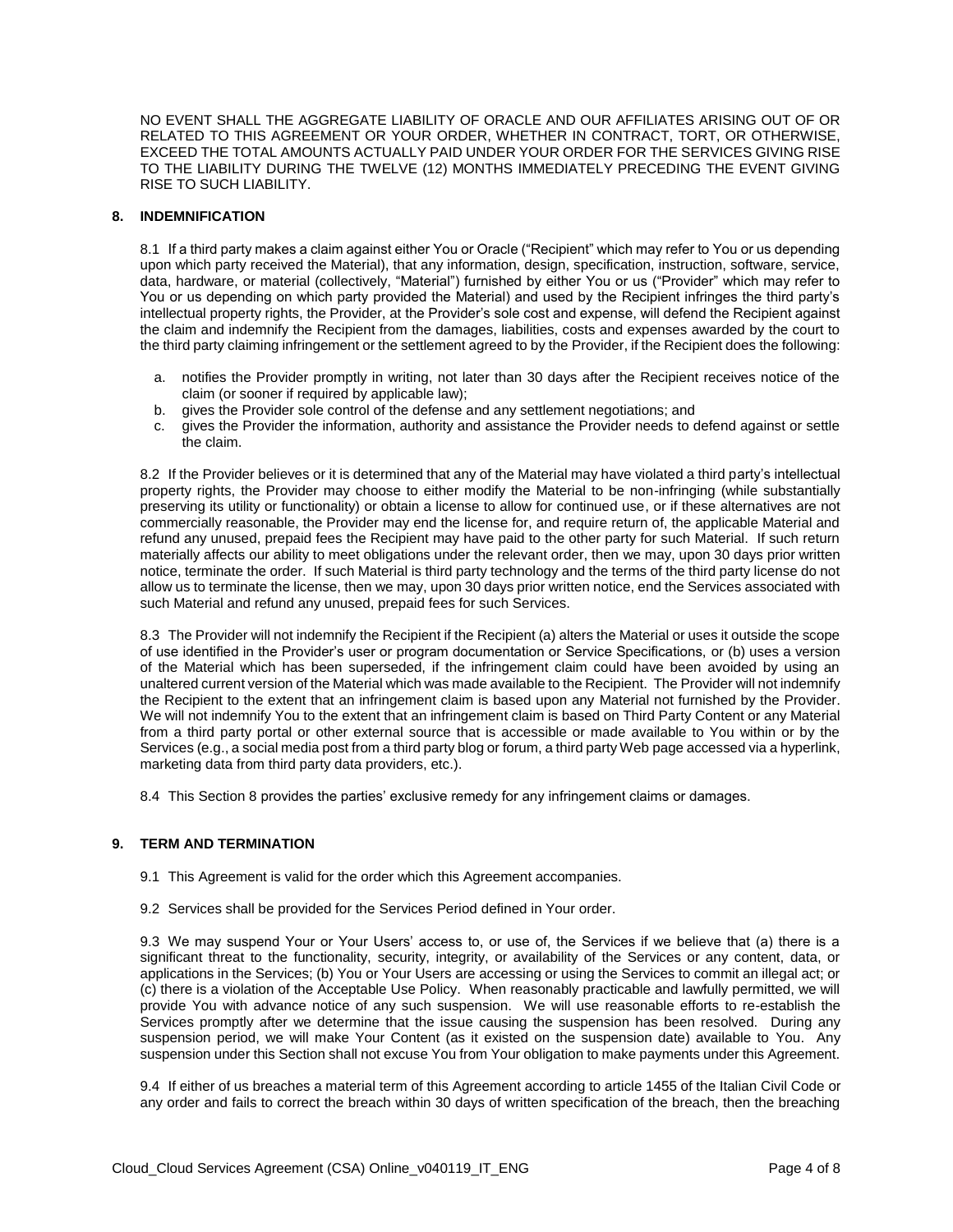party is in default and the non-breaching party may terminate (a) in the case of breach of any order, the order under which the breach occurred; or (b) in the case of breach of the Agreement, the Agreement and any orders that have been placed under the Agreement as provided by article 1454 of the Italian Civil Code. If we terminate any orders as specified in the preceding sentence, You must pay within 30 days all amounts that have accrued prior to such termination, as well as all sums remaining unpaid for the Services under such order(s) plus related taxes and expenses. Except for nonpayment of fees, the nonbreaching party may agree in its sole discretion to extend the 30 day period for so long as the breaching party continues reasonable efforts to cure the breach. You agree that if You are in default under this Agreement, You may not use those Services ordered.

9.5 At the end of the Services Period, we will make Your Content (as it existed at the end of the Services Period) available for retrieval by You during a retrieval period set out in the Service Specifications. At the end of such retrieval period, and except as may be required by law, we will delete or otherwise render unrecoverable any of Your Content that remains in the Services. Our data deletion practices are described in more detail in the Service Specifications.

9.6 Provisions that survive termination or expiration of this Agreement are those relating to limitation of liability, indemnification, payment and others which by their nature are intended to survive.

#### **10. THIRD-PARTY CONTENT, SERVICES AND WEBSITES**

10.1 The Services may enable You to link to, transfer Your Content or Third Party Content to, or otherwise access, third parties' websites, platforms, content, products, services, and information ("Third Party Services"). Oracle does not control and is not responsible for Third Party Services. You are solely responsible for complying with the terms of access and use of Third Party Services, and if Oracle accesses or uses any Third Party Services on Your behalf to facilitate performance of the Services, You are solely responsible for ensuring that such access and use, including through passwords, credentials or tokens issued or otherwise made available to You, is authorized by the terms of access and use for such services. If You transfer or cause the transfer of Your Content or Third Party Content from the Services to a Third Party Service or other location, that transfer constitutes a distribution by You and not by Oracle.

10.2 Any Third Party Content we make accessible is provided on an "as-is" and "as available" basis without any warranty of any kind. You acknowledge and agree that we are not responsible for, and have no obligation to control, monitor, or correct, Third Party Content. We disclaim all liabilities arising from or related to Third Party Content.

10.3 You acknowledge that: (i) the nature, type, quality and availability of Third Party Content may change at any time during the Services Period, and (ii) features of the Services that interoperate with Third Party Services such as Facebook™, YouTube™ and Twitter™, etc., depend on the continuing availability of such third parties' respective application programming interfaces (APIs). We may need to update, change or modify the Services under this Agreement as a result of a change in, or unavailability of, such Third Party Content, Third Party Services or APIs. If any third party ceases to make its Third Party Content or APIs available on reasonable terms for the Services, as determined by us in our sole discretion, we may cease providing access to the affected Third Party Content or Third Party Services without any liability to You. Any changes to Third Party Content, Third Party Services or APIs, including their unavailability, during the Services Period does not affect Your obligations under this Agreement or the applicable order, and You will not be entitled to any refund, credit or other compensation due to any such changes.

#### **11. SERVICE MONITORING, ANALYSES AND ORACLE SOFTWARE**

11.1 We continuously monitor the Services to facilitate Oracle's operation of the Services; to help resolve Your service requests; to detect and address threats to the functionality, security, integrity, and availability of the Services as well as any content, data, or applications in the Services; and to detect and address illegal acts or violations of the Acceptable Use Policy. Oracle monitoring tools do not collect or store any of Your Content residing in the Services, except as needed for such purposes. Oracle does not monitor, and does not address issues with, non-Oracle software provided by You or any of Your Users that is stored in, or run on or through, the Services. Information collected by Oracle monitoring tools (excluding Your Content) may also be used to assist in managing Oracle's product and service portfolio, to help Oracle address deficiencies in its product and service offerings, and for license management purposes.

11.2 We may (i) compile statistical and other information related to the performance, operation and use of the Services, and (ii) use data from the Services in aggregated form for security and operations management, to create statistical analyses, and for research and development purposes (clauses i and ii are collectively referred to as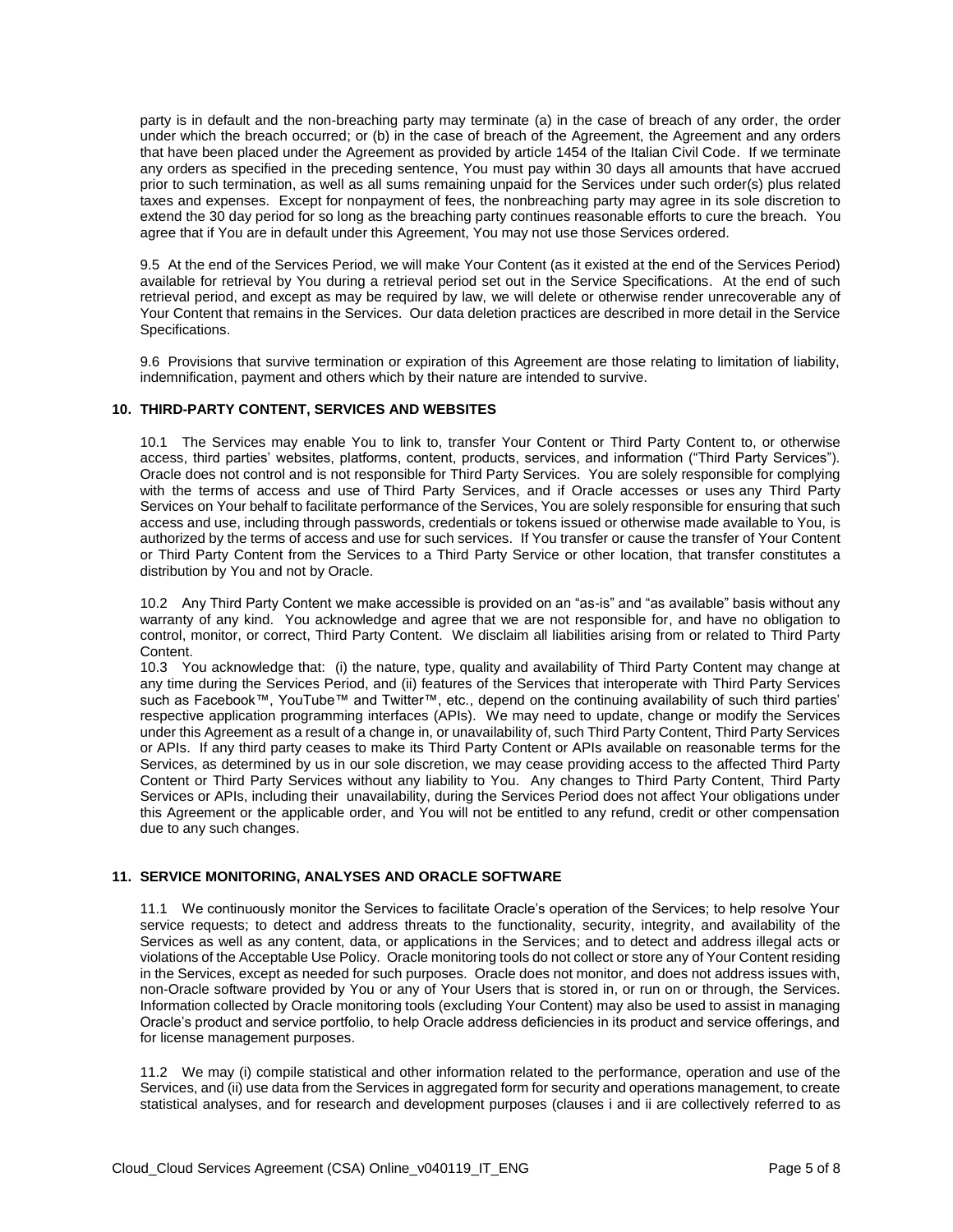"Service Analyses"). We may make Service Analyses publicly available; however, Service Analyses will not incorporate Your Content, Personal Data or Confidential Information in a form that could serve to identify You or any individual. We retain all intellectual property rights in Service Analyses.

11.3 We may provide You with the ability to obtain certain Oracle Software (as defined below) for use with the Services. If we provide Oracle Software to You and do not specify separate terms for such software, then such Oracle Software is provided as part of the Services and You have the non-exclusive, worldwide, limited right to use such Oracle Software, subject to the terms of this Agreement and Your order (except for separately licensed elements of the Oracle Software, which separately licensed elements are governed by the applicable separate terms), solely to facilitate Your use of the Services. You may allow Your Users to use the Oracle Software for this purpose, and You are responsible for their compliance with the license terms. Your right to use any Oracle Software will terminate upon the earlier of our notice (by web posting or otherwise) or the end of the Services associated with the Oracle Software. Notwithstanding the foregoing, if Oracle Software is licensed to You under separate terms, then Your use of such software is governed by the separate terms. Your right to use any part of the Oracle Software that is licensed under the separate terms is not restricted in any way by this Agreement.

# **12. EXPORT**

12.1 Export laws and regulations of the United States and any other relevant local export laws and regulations apply to the Services. Such export laws govern use of the Services (including technical data) and any Services deliverables provided under this Agreement, and You and we each agree to comply with all such export laws and regulations (including "deemed export" and "deemed re-export" regulations). You agree that no data, information, software programs and/or materials resulting from the Services (or direct product thereof) will be exported, directly or indirectly, in violation of these laws, or will be used for any purpose prohibited by these laws including, without limitation, nuclear, chemical, or biological weapons proliferation, or development of missile technology.

12.2 You acknowledge that the Services are designed with capabilities for You and Your Users to access the Services without regard to geographic location and to transfer or otherwise move Your Content between the Services and other locations such as User workstations. You are solely responsible for the authorization and management of User accounts across geographic locations, as well as export control and geographic transfer of Your Content.

### **13. FORCE MAJEURE**

Neither You nor we shall be responsible for failure or delay of performance if caused by: an act of war, hostility, or sabotage; act of God; pandemic; electrical, internet, or telecommunication outage that is not caused by the obligated party; government restrictions (including the denial or cancelation of any export, import or other license); or other event outside the reasonable control of the obligated party. Both You and we will use reasonable efforts to mitigate the effect of a force majeure event. If such event continues for more than 30 days, either of You or we may cancel unperformed Services and affected orders upon written notice. This Section does not excuse either party's obligation to take reasonable steps to follow its normal disaster recovery procedures or Your obligation to pay for the Services.

#### **14. GOVERNING LAW AND JURISDICTION**

This Agreement is governed by the laws of Italy and each party agrees to submit to the exclusive jurisdiction of, and venue in, the courts in Milan in any dispute arising out of or relating to this Agreement.

#### **15. NOTICE**

15.1 Any notice required under this Agreement shall be provided to the other party in writing. If You have a legal dispute with us or if You wish to provide a notice under the Indemnification Section of this Agreement, or if You become subject to insolvency or other similar legal proceedings, You will promptly send written notice to: Oracle Italia S.r.l. - Viale Fulvio Testi, 136 – 20092 Cinisello Balsamo (MI) Italy, Attention: Legal Department Direction.

15.2 We may give notices applicable to our Services customers by means of a general notice on the Oracle portal for the Services, and notices specific to You by electronic mail to Your e-mail address on record in our account information or by written communication sent by first class mail or pre-paid post to Your address on record in our account information.

# **16. ASSIGNMENT**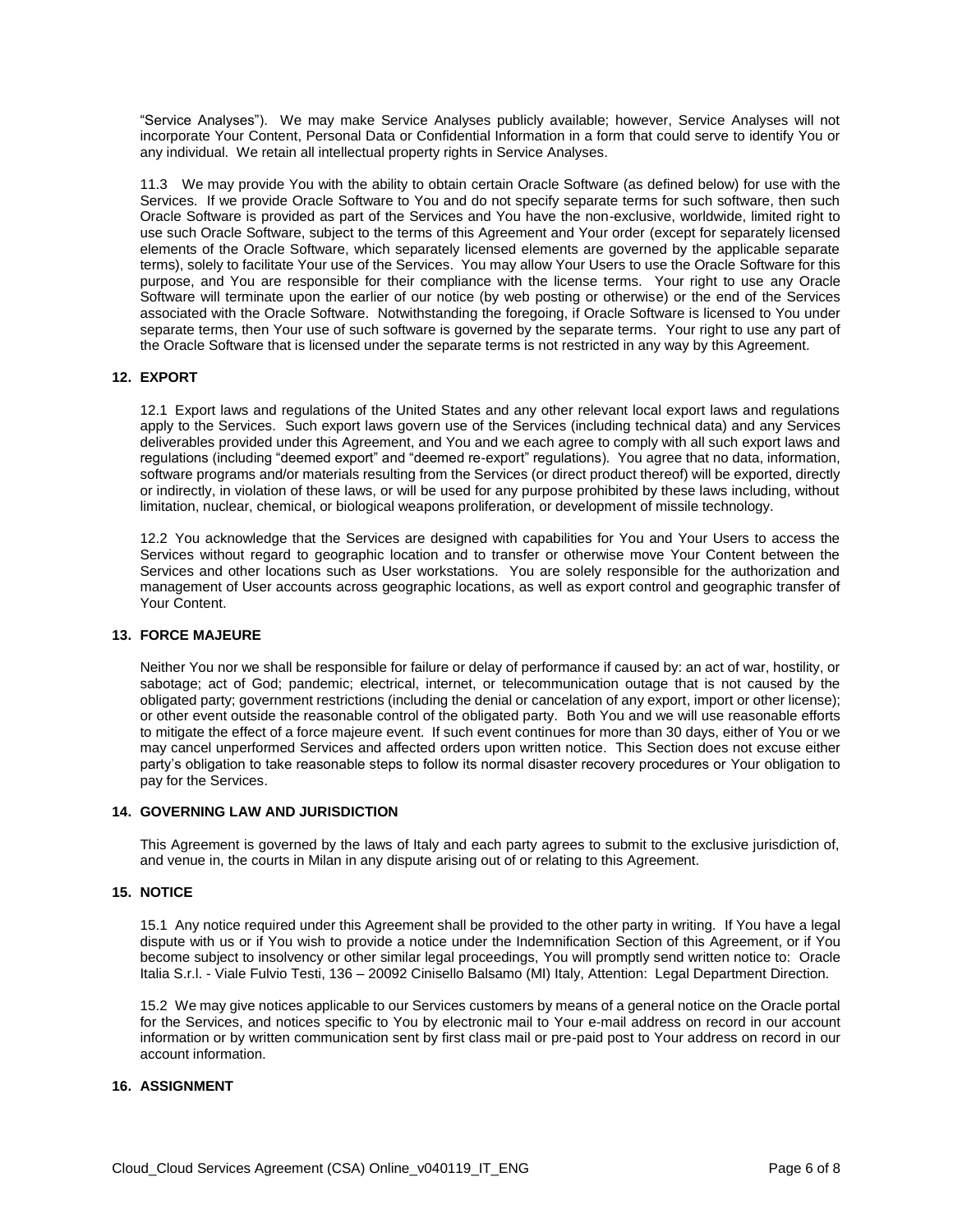Unless required by law, You may not assign this Agreement or give or transfer the Services, or any interest in the Services, to another individual or entity.

#### **17. OTHER**

17.1 We are an independent contractor, and each party agrees that no partnership, joint venture, or agency relationship exists between the parties.

17.2 Our business partners and other third parties, including any third parties with which the Services have integrations or that are retained by You to provide consulting services, implementation services or applications that interact with the Services, are independent of Oracle and are not Oracle's agents. We are not liable for, bound by, or responsible for any problems with the Services or Your Content arising due to any acts of any such business partner or third party, unless the business partner or third party is providing Services as our subcontractor on an engagement ordered under this Agreement and, if so, then only to the same extent as we would be responsible for our resources under this Agreement.

17.3 If any term of this Agreement is found to be invalid or unenforceable, the remaining provisions will remain effective and such term shall be replaced with another term consistent with the purpose and intent of this Agreement.

17.4 Except for actions for nonpayment or breach of Oracle's proprietary rights, no action, regardless of form, arising out of or relating to this Agreement may be brought by either party more than two years after the cause of action has accrued.

17.5 Prior to entering into an order governed by this Agreement, You are solely responsible for determining whether the Services meet Your technical, business or regulatory requirements. Oracle will cooperate with Your efforts to determine whether use of the standard Services are consistent with those requirements. Additional fees may apply to any additional work performed by Oracle or changes to the Services. You remain solely responsible for Your regulatory compliance in connection with Your use of the Services.

17.6 Upon forty-five (45) days written notice and no more than once every twelve (12) months, Oracle may audit Your use of the Cloud Services to ensure Your use of the Cloud Services is in compliance with the terms of the applicable order and this Agreement. Any such audit shall not unreasonably interfere with Your normal business operations.

You agree to cooperate with Oracle's audit and to provide reasonable assistance and access to information reasonably requested by Oracle.

The performance of the audit and non-public data obtained during the audit (including findings or reports that result from the audit) shall be subject to the provisions of section 4 (Nondisclosure) of this Agreement.

If the audit identifies non-compliance, You agree to remedy (which may include, without limitation, the payment of any fees for additional Cloud Services) such non-compliance within 30 days of written notification of that noncompliance. You agree that Oracle shall not be responsible for any of Your costs incurred in cooperating with the audit.

#### **18. ENTIRE AGREEMENT**

18.1 You agree that this Agreement and the information which is incorporated into this Agreement by written reference (including reference to information contained in a URL or referenced policy), together with the applicable order, is the complete agreement for the Services ordered by You and supersedes all prior or contemporaneous agreements or representations, written or oral, regarding such Services.

18.2 It is expressly agreed that the terms of this Agreement and any Oracle order shall supersede the terms in any purchase order, procurement internet portal, or other similar non-Oracle document and no terms included in any such purchase order, portal, or other non-Oracle document shall apply to the Services ordered. In the event of any inconsistencies between the terms of an order and the Agreement, the order shall take precedence; however, unless expressly stated otherwise in an order, the terms of the Data Processing Agreement shall take precedence over any inconsistent terms in an order. This Agreement and orders hereunder may not be modified and the rights and restrictions may not be altered or waived except in a writing signed or accepted online by authorized representatives of You and of Oracle; however, Oracle may update the Service Specifications, including